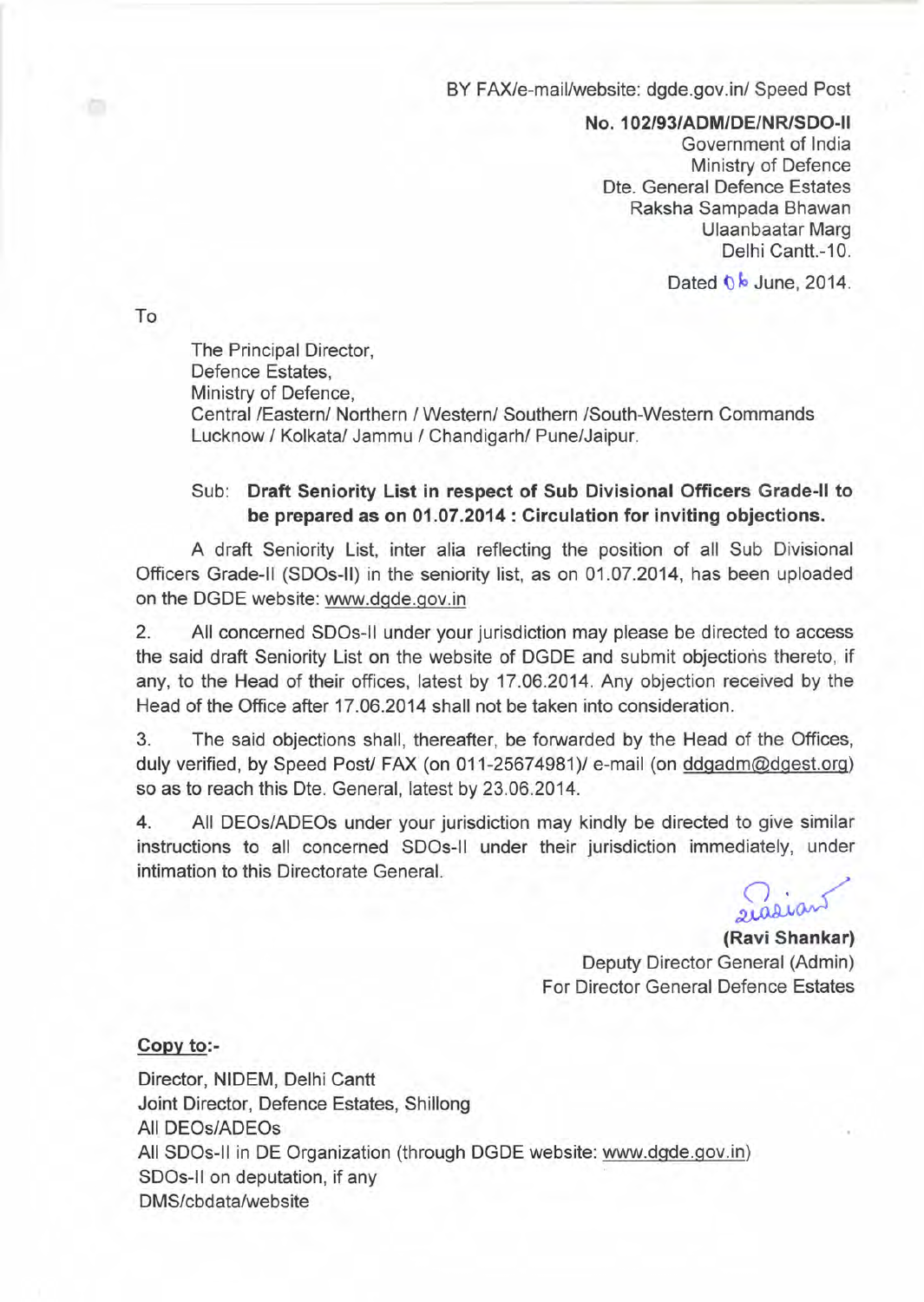## *DRAFT* NOMINAL ROLL/SENIORITY LIST OF SUB-DIVISIONAL OFFICIER GRADE-II (NON-GAZETTED) OF DEFENCE ESTATES ORGANISATION AS ON 01.07.2014

| S1<br>No. | Name of the<br>Official<br>(S/Shri) | Qualification                          | Date of<br>Birth | Date of<br>Continuou<br>s Service | Date of<br>Joining in<br>DE<br>Organisation | With effect from        | Present Place of Posting and |            | Remarks |
|-----------|-------------------------------------|----------------------------------------|------------------|-----------------------------------|---------------------------------------------|-------------------------|------------------------------|------------|---------|
| 1.        | Hussain<br>Altaf<br>Khan            | SSC, Provisional<br>Trade Certi.in Sy. | 08.07.1955       | 06.11.1978                        | 04.03.1978                                  | DEO Bhatinda            | 07.09.2009                   | 18.07.2006 |         |
| 2.        | Nand Kumar                          | Matric/Dip in<br>Surveyor              | 25.07.1954       | 06.04.1979                        | 06.04.1979                                  | <b>DEO</b> Bikaner      | 18.07.06                     | 31.10.06   |         |
| 3.        | Suneel Kr Saxena                    | Inter/ITI Certi- in<br>Surveyor        | 06.06.1958       | 19.12.1981                        | 19.12.1981                                  | <b>DEO</b> Lucknow      | 18.07.06                     | 29.06.07   |         |
| 4.        | Dimbeswar Das,<br><b>SC</b>         | Matric/ 2 Yrs Civ<br>D'manship         | 31.12.1958       | 27.02.1982                        | 27.02.1982                                  | <b>DEO</b><br>Guwahati  | 05.05.2011                   | 18.07.06   |         |
| 5.        | Rajinder Singh                      | Hr. Sec/Dip in<br>D'manship            | 17.04.1956       | 11.10.1977                        | 11.10.1977                                  | Dte. DE, WC             | 11.01.2008                   | 24.08.2009 |         |
| 6.        | K.C.Talukdar                        | Dip in D/Manship                       | 01.09.1956       | 20.08.1979                        | 20.08.1979                                  | Sub office<br>Silchar   | 02.02.2012                   | 24.08.2009 |         |
| 7.        | DD Salunkhe                         | SSC/D'man Civ                          | 05.08.1966       | 19.12.1988                        | 19.12.1988                                  | DEO Pune                | 06.04.92                     | 24.08.2009 |         |
| 8.        | Navin Parkash<br>Goyal              | Dip in D'man                           | 01.10.1964       | 17.01.1989                        | 17.01.1989                                  | DEO Bikaner             | 24.12.1997                   | 24.08.2009 |         |
| 9.        | Dinesh Kr<br>Chauhan SC             | Diploma in D'Man                       | 18.09.1965       | 23.01.1989                        | 23.01.1989                                  | DEO Bikaner             | 19.10,2009                   | 24.08.2009 |         |
| 10.       | Ashwani Kumar                       | Surveyor Civil / BA                    | 26.11.1967       | 03.02.1989                        | 03.02.1989                                  | DEO Bhatinda            | 23.09.92                     | 24.08.2009 |         |
| 11        | VK Lakhan Pal                       | Matric/D'man Civil                     | 15.03.1968       | 06.03.1989                        | 06.03.1989                                  | DEO Jalandhar           | 11.09.2009                   | 24.08.2009 |         |
| 12.       | Kesar Singh, SC                     | <b>Surveyor Civil</b>                  | 15.07.1967       | 09.06.1989                        | 09.06.1989                                  | Dte.DE WC<br>Chandigarh | 06.10.2009                   | 24.08.2009 |         |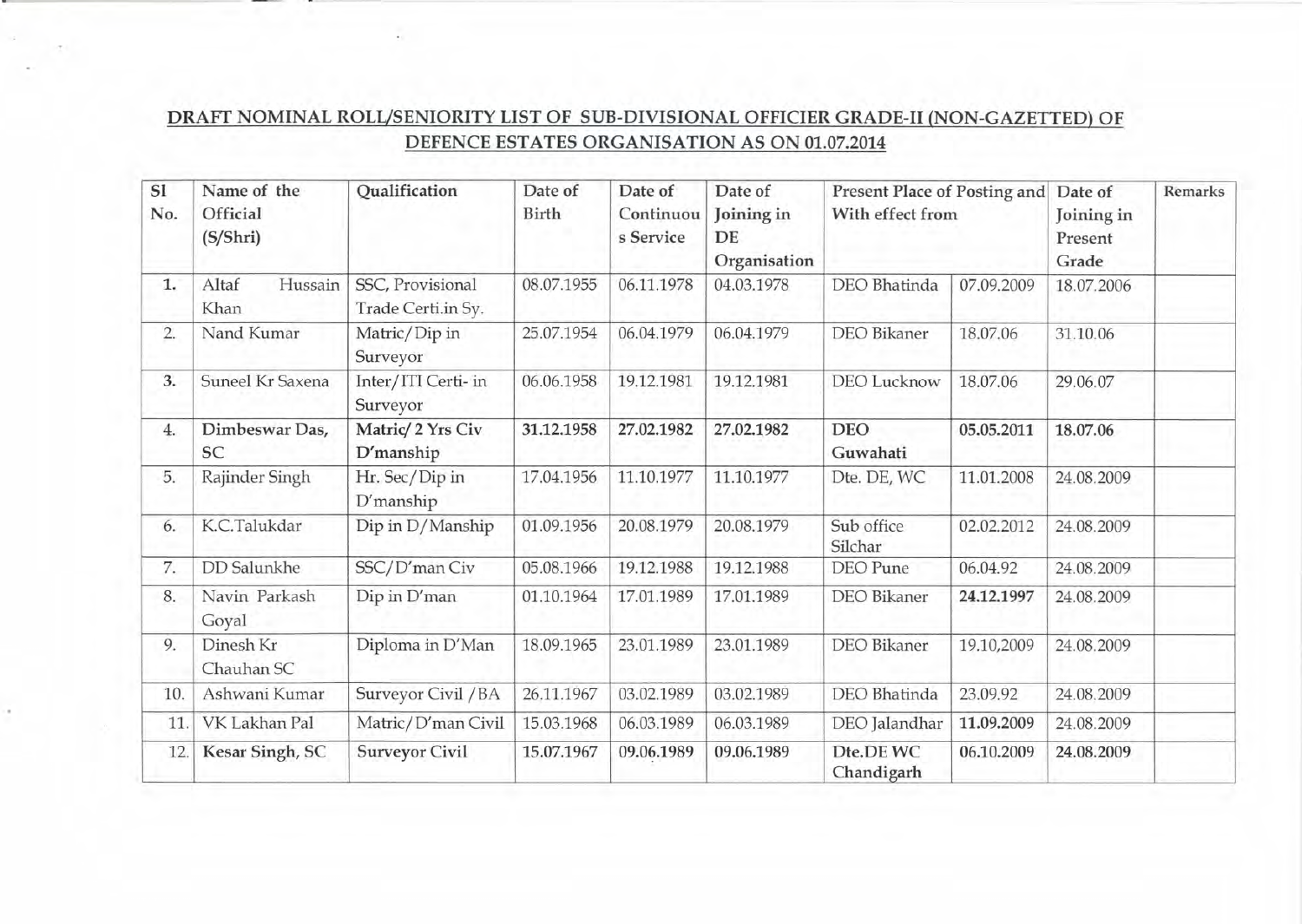| SI<br>No. | Name of the<br>Official<br>(S/Shri) | Qualification                   | Date of<br><b>Birth</b> | Date of<br>Continuou<br>s Service | Date of<br>Joining in<br>DE<br>Organisation | Present Place of Posting and<br>With effect from |            | Date of<br>Joining in<br>Present<br>Grade | Remarks |
|-----------|-------------------------------------|---------------------------------|-------------------------|-----------------------------------|---------------------------------------------|--------------------------------------------------|------------|-------------------------------------------|---------|
| 13.       | Vijay Kumar, SC                     | D'man/2 Yrs Poly<br>Tech Dip    | 30.05.1960              | 22.08.1989                        | 20.08.1989                                  | Dte. Genl.DE                                     | 16.02.2010 | 24.08.2009                                |         |
| 14.       | C Unnikrishan                       | SSLC Dip. in Civil<br>Engg      | 15.03.1964              | 20.09.1989                        | 20.09.1989                                  | DEO Chennai                                      | 12.06.2012 | 24.08.2009                                |         |
| 15.       | Rajnesh Yadav                       | Inter, ITI, 2 Yrs<br>Surveying  | 15.07.1966              | 30.10.1989                        | 30.10.1989                                  | Dte. DE CC                                       | 12.06.2012 | 24.08.2009                                |         |
| 16.       | <b>BM</b> Dessai                    | SSC, ITI Dip in Civil           | 01.09.1961              | 11.01.1990                        | 11.01.1990                                  | ADEO Goa                                         | 2011       | 24.08.2009                                |         |
| 17.       | NR Das, SC                          | HSLC, D'Manship                 | 01.04.1964              | 22.01.1990                        | 22.01.1990                                  | <b>DEO</b> Bhatinda                              | 2011       | 24.08.2009                                |         |
| 18.       | <b>BH</b> Vaghella                  | H. Sec. & Dip in<br>Civil Engg  | 10.09.1963              | 23.04.1990                        | 23.04.1990                                  | <b>DEO</b><br>Ahmedabad                          | 11.07.02   | 24.08.2009                                |         |
| 19.       | KL Prasad, SC                       | Inter, D'man, ITI               | 15.09.1965              | 18.02.1991                        | 18.02.1991                                  | DEO Agra                                         | 23.04.10   | 24.08.2009                                |         |
| 20.       | Pardeep Singh                       | 3 yrs Diploma in<br>Civil Engg. | 14.01.1070              | 29.04.1991                        | 29.04.1991                                  | <b>DEO</b><br>Udhampur                           | 15.06.2006 | 24.08.2009                                |         |
| 21        | DS Sirola                           | Matric and CDS                  | 10.01.1967              | 12.05.1992                        | 12.05.1992                                  | DEO Jaipur                                       | 01.05.2006 | 24.08.2009                                |         |
| 22        | RK Ganjoo                           | Dip in Draftman<br>Civil + BSc  | 30.03.1970              | 03.01.1994                        | 03.01.1994                                  | <b>ADEO</b><br>Baramulla                         | 03.01.94   | 24.08.2009                                |         |
| 23.       | Smt. Amarjeet<br>Kaur               | 2 years Diploma                 | 08.07.1970              | 30.01.1994                        | 30.01.1994                                  | DEO Srinagar                                     | 18.03.03   | 24.08.2009                                |         |
| 24.       | Vivek Jha                           | Inter/DCE                       | 25.03.1971              | 06.04.1994                        | 06.04.1994                                  | DEO Jabalpur                                     | 02.05.95   | 24.08.2009                                |         |
| 25.       | Prem Chand, SC                      | Matric/Civ D'man                | 23.03.1967              | 02.05.1995                        | 02.05.95                                    | <b>DEO</b><br>Chandigarh                         | 01.05.2007 | 24.08.2009                                |         |
| 26.       | Raghvendra Singh                    | Inter/D'man (Civil)             | 15.08.1970              | 11.08.95                          | 11.08.1995                                  | <b>DEO</b> Meerut                                | 17.03.2009 | 24.08.2009                                |         |
| 27.       | VK Chaubey                          | Intermediate/ITI                | 15.01.1971              | 20.10.1995                        | 20.10.1995                                  | DEO Agra                                         | 26.10.2010 | 24.08.2009                                |         |
| 28.       | <b>SK Srivastava</b>                | BA, DCE                         | 10.11.1970              | 07.02.1996                        | 07.02.1996                                  | <b>DEO</b> Bhopal                                | 15.11.96   | 24.08.2009                                |         |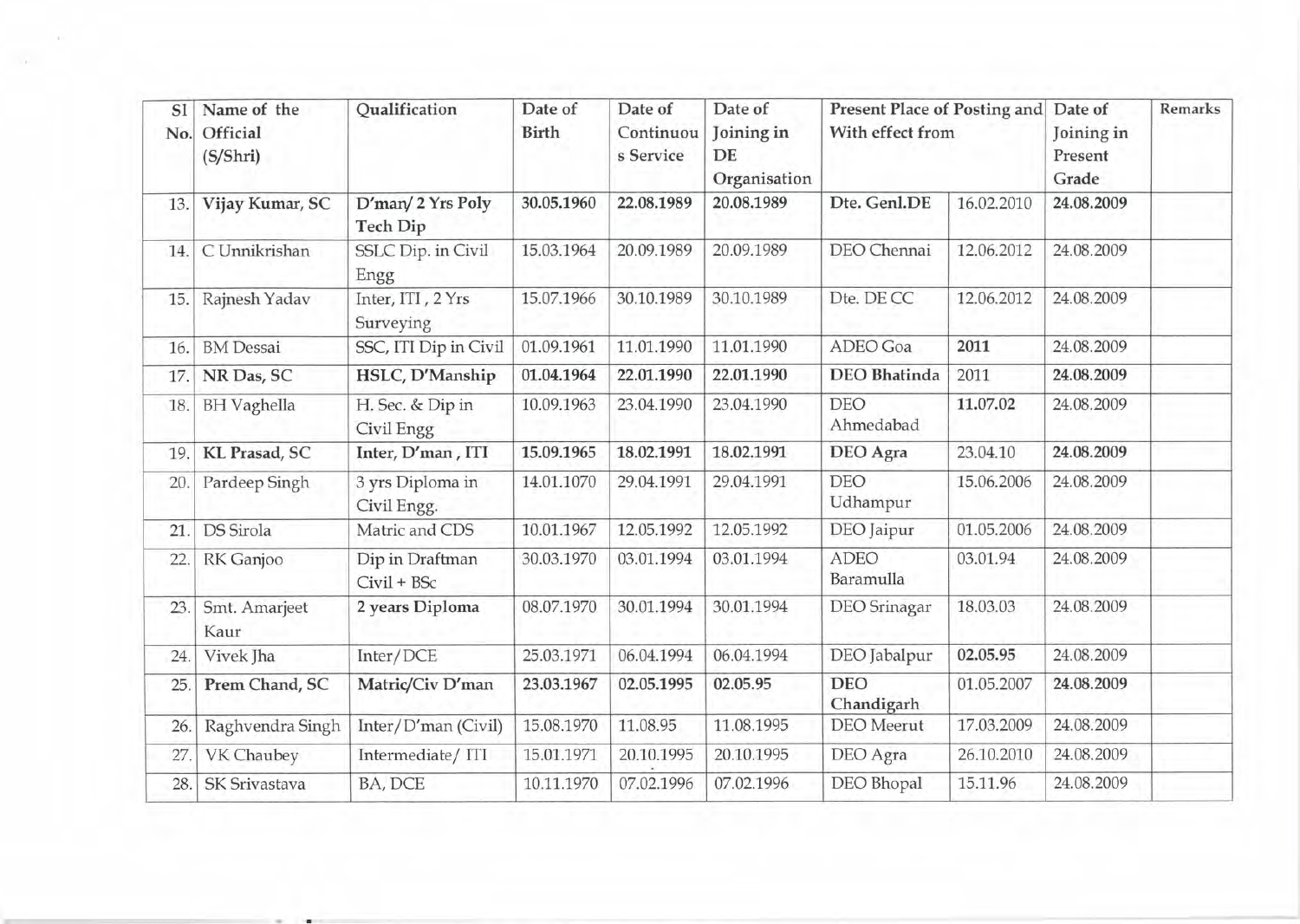| SI<br>No. | Name of the<br>Official<br>(S/Shri) | Qualification                        | Date of<br>Birth | Date of<br>Continuou<br>s Service | Date<br>of<br>joining<br>DE<br>Orgnisation | Present place<br>of posting | With<br>effect<br>from | of<br>Date<br>joining<br>present<br>grade | Remark |
|-----------|-------------------------------------|--------------------------------------|------------------|-----------------------------------|--------------------------------------------|-----------------------------|------------------------|-------------------------------------------|--------|
| 29        | Hemant Prakash                      | Hr. Sec. in Dip<br>Draftmanship, ITI | 20.04.1973       | 15.11.1996                        | 15.11.1996                                 | DEO Jaipur                  | 24.08.2009             | 24.08.2009                                |        |
| 30.       | Balveer, SC                         | Hr. Sec., Dip in<br>Civil Engg.      | 01.02.1971       | 16.12.1996                        | 16.12.1996                                 | <b>ADEO</b><br>Jodhpur      | 16.05.97               | 24.08.2009                                |        |
| 31.       | CVS Giribabu,<br>OBC                | <b>DCE</b>                           | 19.06.1969       | 16.05.1997                        | 16.05.1997                                 | DEO<br>Bhubaneshwar         | 05.05.2009             | 24.08.2009                                |        |
| 32.       | Jagjiwan Ram                        | Draftman, MA                         | 18.05.1968       | 23.05.1997                        | 23.05.1997                                 | Sub Office<br>Rajouri       | 31.07.97               | 24.08.2009                                |        |
| 33.       | Mrs.B Sujatha<br>Rani, SC           | AISSE/Dip in Civil<br>Engg           | 28.06.1966       | 31.07.1997                        | 31.07.1997                                 | <b>DEO</b><br>Secunderabad  | 11.08.97               | 24.08.2009                                |        |
| 34.       | SS Suryavanshi,<br>OBC              | SSC, ITI Trade Civil<br>$D'$ man     | 23.04.1976       | 11.08.1997                        | 11.08.1997                                 | DEO Pune                    | 12.08.97               | 24.08.2009                                |        |
| 35.       | VB Gadre, SC                        | SSC, ITI, Trade<br>Surveyor          | 18.07.1970       | 12.08.1997                        | 12.08.1997                                 | DEO Mumbai                  | 22.09.97               | 24.08.2009                                |        |
| 36.       | Deepak Sharma                       | Civil Engineering                    | 15.02.1973       | 22.09.1997                        | 22.09.1997                                 | <b>DEO</b><br>Pathankot     | 22.09.97               | 24.08.2009                                |        |
| 37.       | Gagan Deep,<br>OBC                  | Degree in Civil<br>Engnr GRAD (IE)   | 15.04.1967       | 22.09.1997                        | 22.09.1997                                 | <b>DGDE</b>                 | 08.10.97               | 24.08.2009                                |        |
| 38        | S Thiyagarajan                      | Civ.-SSLC in Army<br>Dip in D'man    | 15.05.1958       | 08.10.1997                        | 08.10.1997                                 | DEO Chennai                 | 13.11.97               | 24.08.2009                                |        |
| 39.       | HM Parmar, SC                       | SSC, HSC & ITI<br>$D'$ mam           | 05.05.1968       | 13.11.1997                        | 13.11.1997                                 | <b>DEO</b><br>Ahmedabad     | 13.11.97               | 24.08.2009                                |        |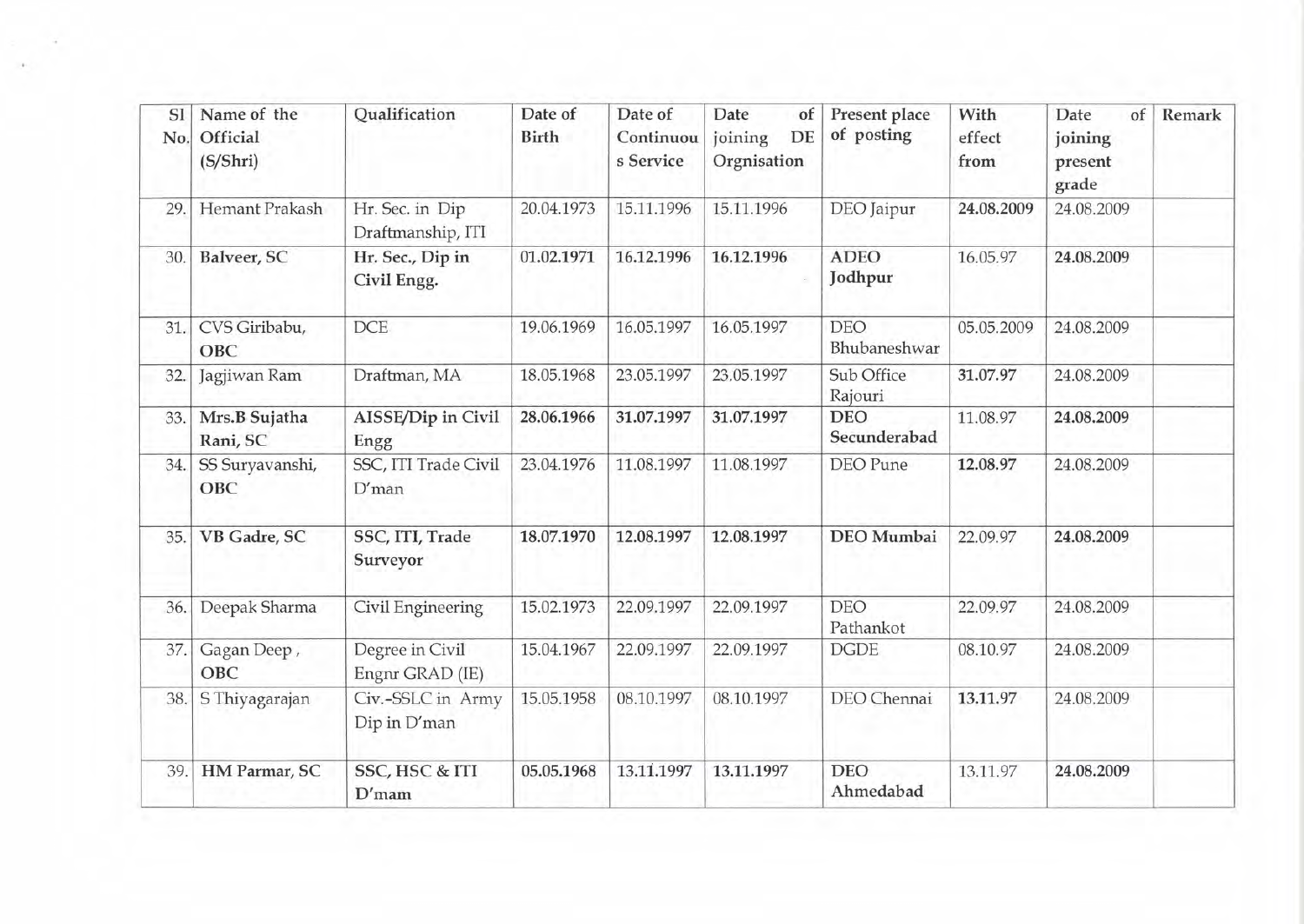| S1<br>No. | Name of the<br>Official<br>(S/Shri) | Qualification                                       | Date of<br>Birth | Date of<br>Continuou<br>s Service | Date<br>of<br>joining<br>DE<br>Orgnisation | Present place<br>of posting | With<br>effect<br>from | of<br>Date<br>joining<br>present<br>grade | Remark |
|-----------|-------------------------------------|-----------------------------------------------------|------------------|-----------------------------------|--------------------------------------------|-----------------------------|------------------------|-------------------------------------------|--------|
| 40        | JR Prajapati, OBC                   | SSC, HSc, Surveyor                                  | 19.11.1968       | 13.11.1997                        | 13.11.1997                                 | DEO Jodhpur                 | 08.12.97               | 24.08.2009                                |        |
| 41        | <b>Smt Sudesh</b><br>Kumari         | Draftman                                            | 26.12.1967       | 08.12.1997                        | 08.12.1997                                 | DEO Ambala.                 | 08.01.98               | 24.08.2009                                |        |
| 42.       | S Lokesh Gowda                      | SSLC & Dip in Civil<br>Engg                         | 05.05.1972       | 08.01.1998                        | 08.01.1998                                 | <b>DEO</b><br>Bangalore     | 13.01.98               | 24.08.2009                                |        |
| 43.       | RK Rawat, SC                        | ITI, D'man                                          | 06.02.1970       | 13.01.1998                        | 13.01.1998                                 | <b>DEO</b><br>Lucknow       | 04.03.98               | 24.08.2009                                |        |
| 44.       | Rattan Singh                        | Matric/Dip in Civil<br>Engr.                        | 05.02.1968       | 04.03.1998                        | 04.03.1998                                 | DEO Delhi                   | 04.03.1998             | 24.08.2009                                |        |
| 45.       | VP Velayudhan,<br>SC                | SSLC with 3 yrs<br>Dip in Civ Engg                  | 10.05.1971       | 13.05.1998                        | 13.05.1998                                 | <b>ADEO</b> Cochin          | 22.08.98               | 24.08.2009                                |        |
| 47.       | Surinder Pal                        | Dip in D'man                                        | 05.09.1971       | 22.05.1998                        | 22.05.1998                                 | <b>DEO</b><br>Pathankot     | 22.05.98               | 24.08.2009                                |        |
| 48.       | Bhupinder Singh,<br>OBC             | Graduate, Dip Civil<br>Engg.                        | 19.10.1976       | 04.06.1998                        | 04.06.1998                                 | <b>DGDE</b>                 | 27.07.98               | 24.08.2009                                |        |
| 49.       | SK Yadav, OBC                       | BA/D'man Civil                                      | 07.05.1970       | 27.07.1998                        | 27.07.1998                                 | <b>DEO</b> Meerut           | 04.09.98               | 24.08.2009                                |        |
|           | Rakesh Kumar                        | $D'$ man                                            | 01.03.1977       | 04.09.1998                        | 04.09.1998                                 | DEO Delhi                   | 04.09.1998             | 24.08.2009                                |        |
| 50.       | V.S. Pawar                          | SSC/Sy Dip of ITI<br>(2 Yrs.) I&II Drawing<br>Exam  | 18.04.1952       | 04.03.1977                        | 04.03.1977                                 | DEO Mumbai                  | 04.03.1977             | 30.12.2011                                |        |
| 51        | Ajay Dhabane,<br>SC                 | <b>ITI</b> Certificate 2<br>Yrs. Surveyor<br>course | 18.03.1967       | 01.03.1996<br>i.                  | 01.03.1996                                 | <b>DEO</b> Mhow             | 01.03.1996             | 30.12.2011                                |        |
| 52.       | <b>NB</b> Patel                     | ITI Surveyor B.A.                                   | 15.08.1967       | 18.11.1997                        | 18.11.1997                                 | <b>DEO</b><br>Ahmedabad     | 18.11.1997             | 30.12.2011                                |        |